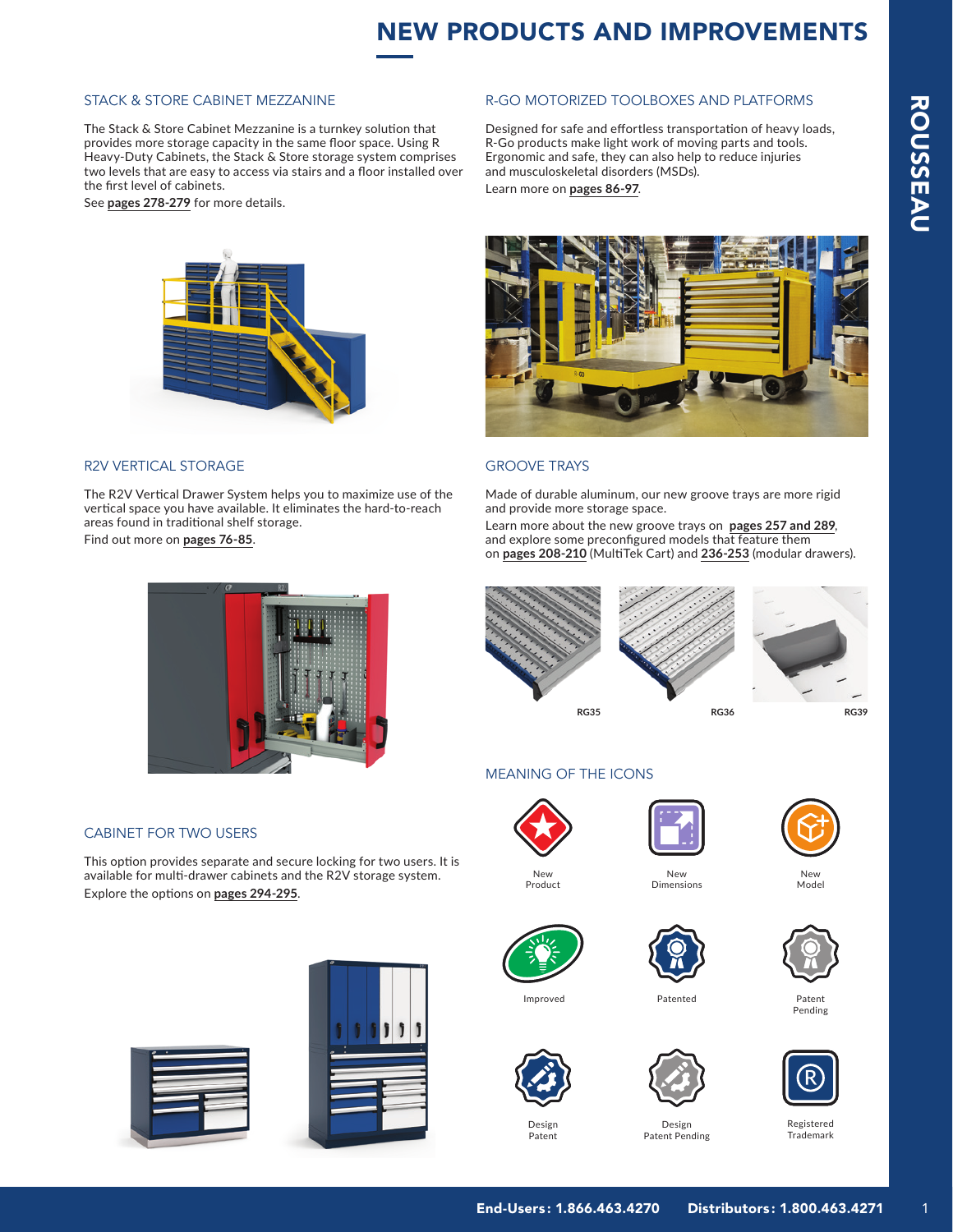# TABLE OF CONTENTS

# **CABINETS**

ROUSSEAU

ROUSSEAU

| R HEAVY DUTY MODULAR CABINET |
|------------------------------|
|                              |
| PRECONFIGURED MODELS         |
|                              |
|                              |
|                              |
|                              |
|                              |
|                              |
| <b>ACCESSORIES</b>           |
| <b>Security Accessories</b>  |
|                              |
| Stacking Cabinets14          |
| <b>Power Feed Panels</b>     |

| Waste & Recycling Cabinets |
|----------------------------|

#### COMPONENTS

| Drawers, Shelves and<br>Locking/Security Mechanisms21-22 |  |
|----------------------------------------------------------|--|
| Doors, Handle and Locks  23-25                           |  |

#### L COMPACT CABINET

| PRECONFIGURED MODELS                |
|-------------------------------------|
|                                     |
|                                     |
| Drawer Compartments 29-30           |
| <b>ACCESSORIES</b>                  |
| Security Accessories31              |
| Drawer and Handle Accessories 32-33 |
|                                     |
| ESD Protection 35                   |
|                                     |
|                                     |
| COMPONENTS  36-37                   |

### MOBILE CABINET

#### R HEAVY-DUTY MOBILE CABINET

| PRECONFIGURED MODELS                                      |
|-----------------------------------------------------------|
|                                                           |
| 30" and 36" Wide41-42                                     |
|                                                           |
|                                                           |
|                                                           |
|                                                           |
| <b>ACCESSORIES</b>                                        |
| Security Accessories and Recommendations 44-45            |
|                                                           |
| Tops Accessories 47                                       |
| Hanging Side Cabinets  48                                 |
|                                                           |
| Available Combinations 49                                 |
| <b>COMPONENTS</b>                                         |
|                                                           |
|                                                           |
| Drawers, Shelves and<br>Locking/Security Mechanisms 52-53 |
|                                                           |
| <b>SMART COMPACT MOBILE L CABINET</b>                     |
| $INTRODUCTION$ 55                                         |

| PRECONFIGURED MODELS                |  |
|-------------------------------------|--|
|                                     |  |
|                                     |  |
|                                     |  |
| <b>ACCESSORIES</b>                  |  |
| Security mechanisms 58-59           |  |
| Drawer and Handle Accessories 59-60 |  |
|                                     |  |
|                                     |  |
|                                     |  |

#### COMPONENTS

Housings / Doors. . . 63 Mobility. . 64-65

### R MULTI-DRAWER CABINET

| PRECONFIGURED MODELS –                |
|---------------------------------------|
| <b>R MULTI-DRAWER MOBILE CABINETS</b> |

| 11 MOLIT DRAWLIN MODILL CADINLIJ          |
|-------------------------------------------|
|                                           |
|                                           |
|                                           |
| <b>PRECONFIGURED MODELS -</b>             |
| <b>R MULTI-DRAWER STATIONARY CABINETS</b> |
|                                           |
|                                           |
|                                           |
| <b>ACCESSORIES</b>                        |
|                                           |
|                                           |
|                                           |
| <b>R2V VERTICAL STORAGE</b>               |
|                                           |

| PRECONFIGURED MODELS |
|----------------------|
|                      |
|                      |
|                      |
|                      |
|                      |
|                      |
|                      |
|                      |
| COMPONENTS 84-85     |

#### R-GO

| <b>R-GO MOTORIZED CABINET</b>              |
|--------------------------------------------|
|                                            |
| PRECONFIGURED MODELS                       |
|                                            |
|                                            |
| Multi-Drawer 48" Wide 90                   |
| Multi-Drawer 48" Wide with Side Cabinet 90 |
| <b>COMPONENTS</b>                          |
| Housings, Motorization and Casters91       |
|                                            |
| <b>R-GO MOTORIZED PLATFORM</b>             |
|                                            |

| PRECONFIGURED MODELS |  |
|----------------------|--|
|                      |  |
|                      |  |
|                      |  |

# SPIDER® SHELVING SYSTEM

| INTRODUCTION  98-99  |  |  |  |  |  |  |  |  |  |  |  |  |  |
|----------------------|--|--|--|--|--|--|--|--|--|--|--|--|--|
| PRECONFIGURED MODELS |  |  |  |  |  |  |  |  |  |  |  |  |  |

### INDUSTRIAL SHELVING

#### SHELVING WITH SLOPED SHELVES

| <b>INTRODUCTION</b> 118                   |
|-------------------------------------------|
| <b>PRECONFIGURED MODELS</b>               |
| Open and Closed Shelving 119              |
| Back-to-Back Open and Closed Shelving 120 |
| FIFO Open Shelving  121                   |
| <b>COMPONENTS</b>                         |
| Shelves and Shelf Accessories  122-123    |
| Structural Components  123-125            |
| Installation Accessories  125             |
| <b>MINI-RACKING</b>                       |
|                                           |

| <b>PRECONFIGURED MODELS</b>                 |
|---------------------------------------------|
| Mini-Racking with Choice of Decking 128-129 |
| Mini-Racking for Standard-Sized             |
| Wood Decking  130                           |
|                                             |
| ACCESSORIES 131-133                         |
| <b>COMPONENTS</b>                           |
| Structural Components  134                  |
|                                             |

#### MOBILE SHELVING AND MINI-RACKING

| PRECONFIGURED MODELS                |
|-------------------------------------|
| Mobile Shelving  139                |
| Mobile Mini-Racking 140             |
| COMPONENTS - MOBILITY141            |
| <b>DRAWERS FOR SHELVING</b>         |
| <b>INTRODUCTION</b> 142-143         |
| PRECONFIGURED MODELS 144-145        |
| <b>COMPONENTS</b>                   |
| Drawers, Shelves and Locking        |
| or Security Mechanisms 146          |
| Mounting Brackets  147              |
| ACCESSORIES 148                     |
| <b>ASSEMBLY AND</b>                 |
| <b>SECURITY RECOMMENDATIONS</b>     |
| Stacking Brackets and Assembly  149 |

### BASIC WORKBENCH

| <b>INTRODUCTION</b> 150-151                              |
|----------------------------------------------------------|
| <b>PRECONFIGURED MODELS</b><br>Basic Workbenches 152-155 |
| <b>COMPONENTS</b><br>Work Surfaces 156-158               |
| <b>COMPONENTS - STRUCTURE</b>                            |
| UNDER THE WORK SURFACE                                   |
| Structural Component  158-163                            |
| Preconfigured Cabinets  164                              |
| Standard Drawer Units  165                               |
| Heavy-Duty Drawer Units 165                              |

#### WORK CENTERS WS /WM

| <b>INTRODUCTION</b> 166-167                |
|--------------------------------------------|
| <b>PRECONFIGURED MODELS</b>                |
| Workbench with Riser Shelves 168           |
| Workhench with WM<br>Bench Frames  168-172 |
| <b>COMPONENTS</b>                          |
|                                            |

| STRUCTURE ABOVE THE WORK SURFACE        |  |
|-----------------------------------------|--|
| Riser Shelves  173-174                  |  |
| WM Bench Frame  175-180                 |  |
| Polycarbonate Protective Panels 180-181 |  |
| Storage Cabinets  181-182               |  |
| Electronic Components  183              |  |
|                                         |  |

### TEKZONE HUTCH